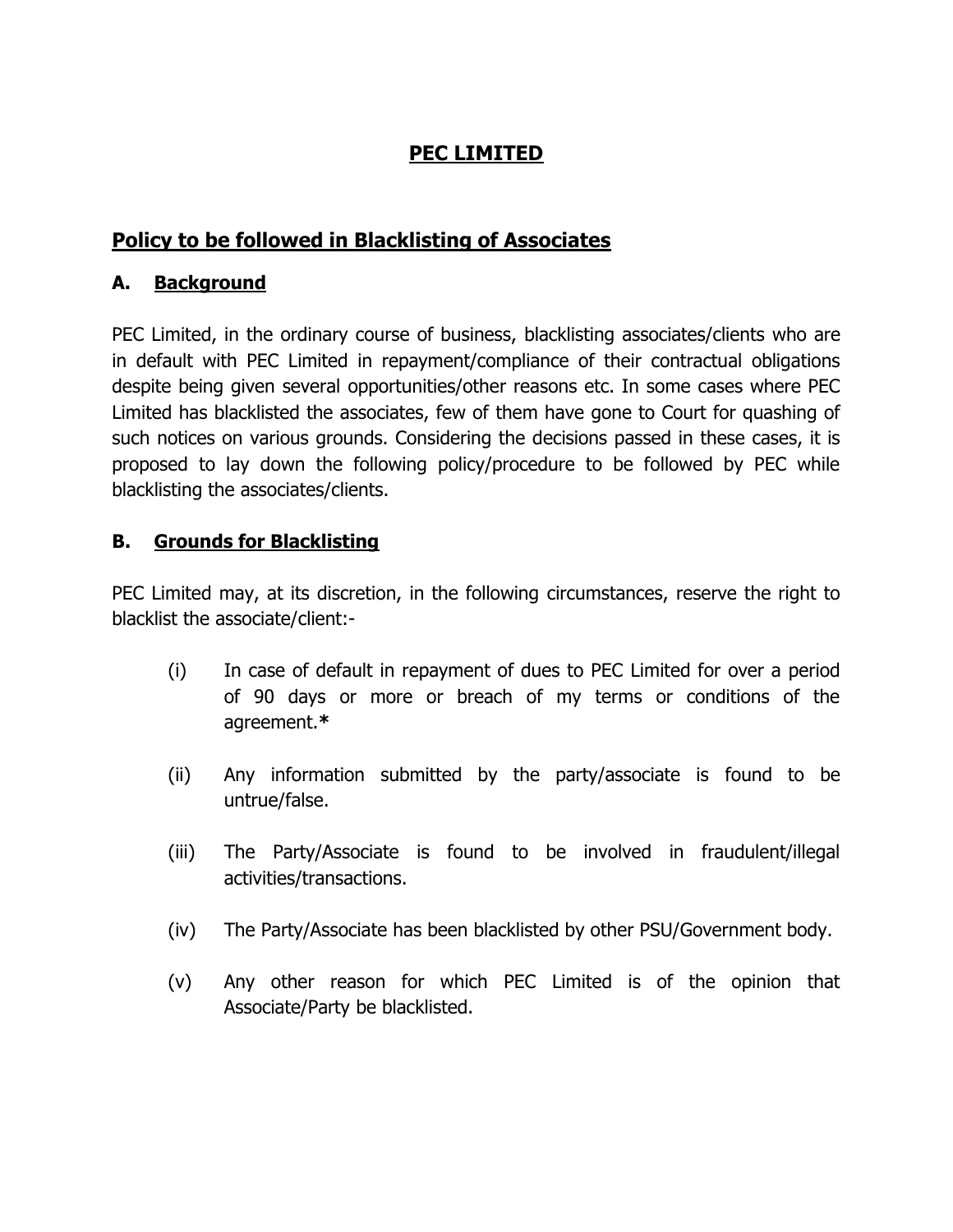The decision of PEC Limited in such cases shall be final and binding on Party/Associate.

**\***With respect to B(i) above, if the amount remains outstanding after the due date and the concerned division is of the opinion that it has exhausted all avenues of recovery through commercial options and payment is not being made/forthcoming by associate/client without any justifiable reason, then the concerned division will immediately issue notice atleast after every fortnight to the associate/client calling upon him/it to immediately clear the outstanding/defaulted amount and if the amount still remains outstanding for a period of over 90 days from the due/default date, Show Cause Notice for blacklisting has to be issued by the concerned division. The decision to proceed for blacklisting of the associate/client shall be of the concerned division. In case where default date has already exceeded 90 day at time of circulation of this policy or for any other reason, Show Cause Notice for blacklisting as per the prevailing policy has to be issued immediately on formation of the opinion by the concerned division that it has exhausted all avenues of recovery through commercial options and payment is not being made/forthcoming by associate/client without any justifiable reason.

A suitable clause MAY also be considered for being added in all the contracts being entered into by the parties which may read as follows:

"PEC Limited also reserves the right to blacklist the Associate/Party in case of default and for other reasons as per its prevailing blacklisting policy. The decision of PEC in this regard shall be binding and final."

However even in the absence of above blacklisting clause in the agreement/contract etc. as executed/agreed with the Associate/Party/etc., PEC Limited can exercise its right to blacklist the Associate/Party etc. as per the procedure as specified in the blacklisting policy as modified from time to time. The right to blacklist the Associate/Party/Entity/Person etc. is solely at the discretion and per procedure of PEC.

### **C. Procedure**

1. Issuance of Show Cause Notice:- The concerned division to issue "SHOW CAUSE NOTICE AS TO WHY THE CLIENT/ASSOCIATE SHOULD NOT BE BLACKLISTED" within one week after expiry of 90 days from due date giving appropriate/justifiable grounds for issuance of such Show Cause Notice and the Associate/Client should be given atleast 15 days time to submit his/its representation to the said notice.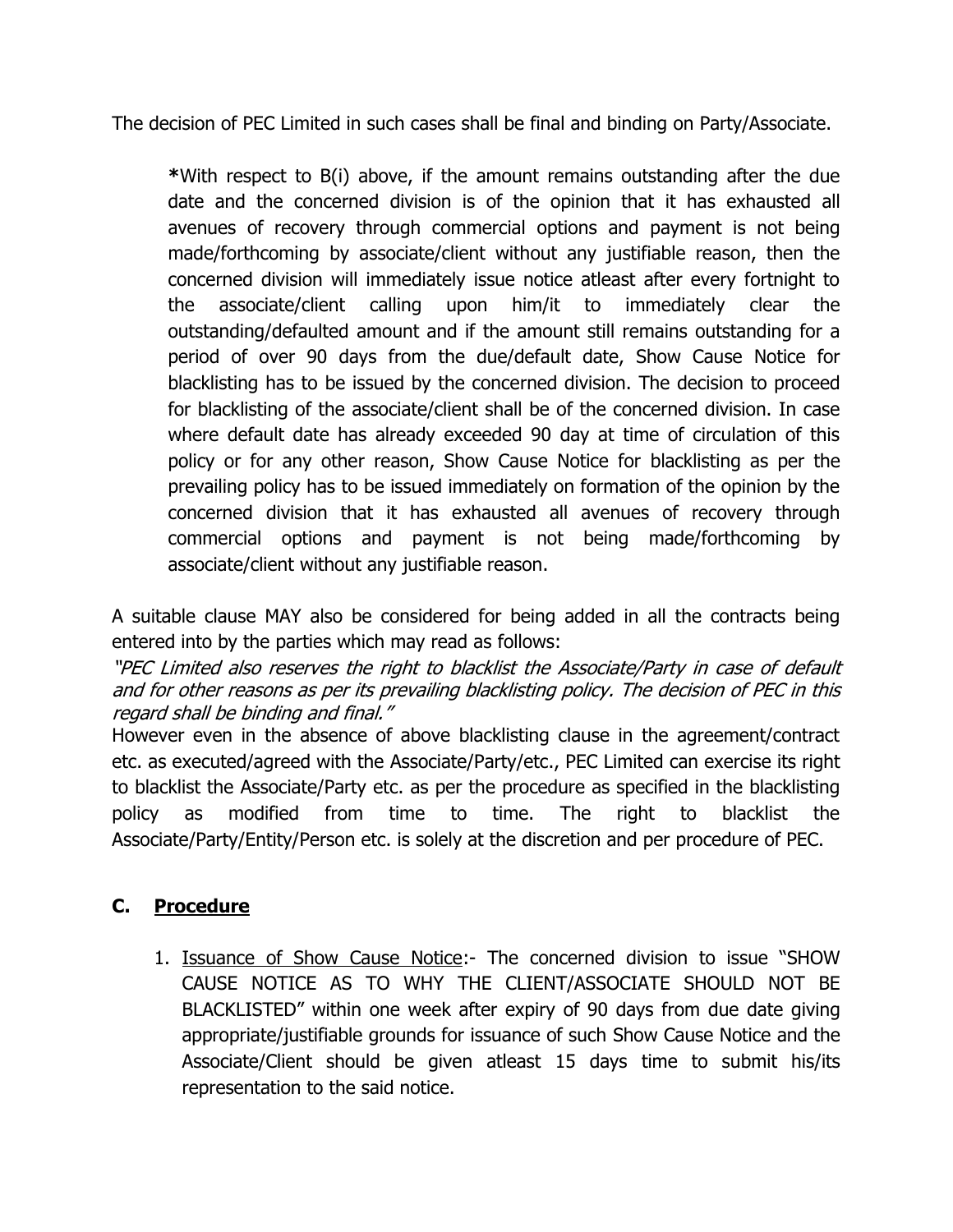- 2. Constitution of "Committee for blacklisting of Associates: (First level Committee)":- If no response/representation is received by the respective Associate/Client within the stipulated time, a committee to be called as "Committee for consideration of Blacklisting of Associates" after considering the facts of the matter may decide to declare/allow blacklisting of the associates with reasons to be recorded in writing. The committee shall submit its report to the next level committee and after approval/consideration of the report, blacklist the associate. The First Level Committee shall be chaired by the concerned GM/CGM/ED and 2 other members who will be not below the rank of CMM/CFM. The competent authority for approving constitution of First Level Committee as stated above will be "Director-PEC Limited". The constitution of First Level Committee should be put up for approval by the concerned division not later than 1 week from the date of issuance of Show Cause Notice to the Associate/Client. The First Level Committee should submit its report preferably within one month from the date of constitution thereof and in case of delay, reasons should be recorded in writing.
- 3. Constitution of "Second Level Committee for Blacklisting of Associates":- If the Associate/Client submits a representation, the same is to be considered by First Level Committee and alongwith its observations; the matter will be referred to a higher Second Level Committee for consideration and decision. If the Associate/Client seeks a personal hearing in the matter, the same has to be provided before the Second Higher Level Committee. The Second Level Committee will be chaired by Director-PEC Limited and the concerned CGM/ED and one more CGM/GM shall be the constituent member of his Committee. The Competent Authority for approving constitution of Second Level Committee as stated aforesaid shall be CMD- PEC Limited. The constitution of Second Level Committee should be put up for approval by the concerned division not later than 1 week from the date of issuance of Show Cause Notice to the Associate/Client. The Second Level Committee should submit its report preferably with one month from the date of constitution thereof and in case of delay, reasons should be recorded in writing.
- 4. Steps to be taken after decision of Blacklisting by the Committee:- On decision/confirmation by Second Level Committee w.r.t. Blacklisting of an Associate/Client, the following steps be immediately taken:-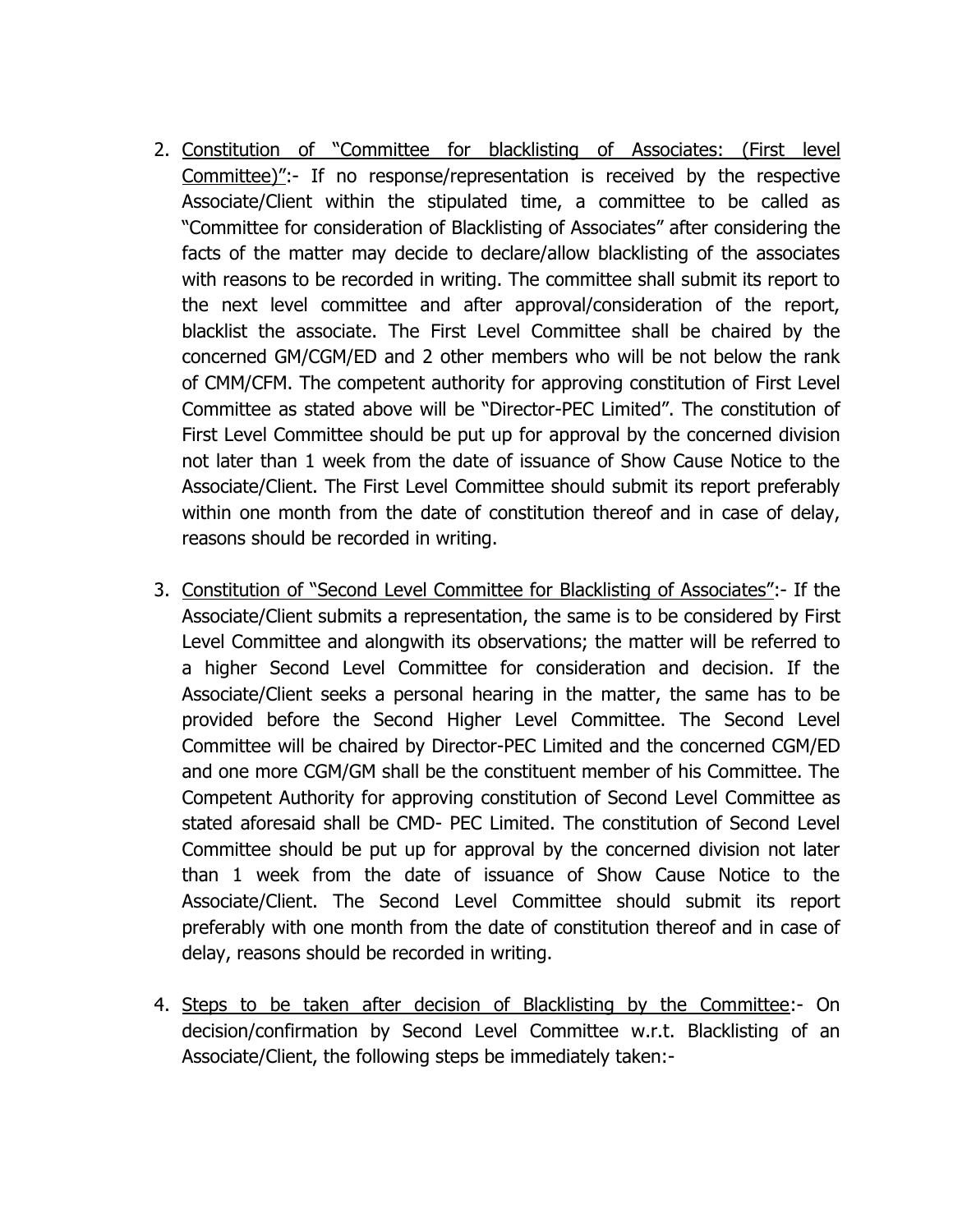- (i) The concerned divisions to issue requite communication intimating blacklisting order of the committee to the Associate/Client within 1 week from the decision/confirmation of the Second Level Committee with copy to all concerned in the Associate/Client which has been so blacklisted by PEC Limited.
- (ii) All divisions shall place a quarterly report before the Board of PEC Limited With respect to the blacklisted Associate/Clients/Entities.
- (iii) Requisite information to be forwarded/submitted to Ministry of Commerce & Industry, other PSU(s), Authorities etc., w.r.t. Blacklisted Entities, is to be issued/submitted by the concerned division after due cognizance of the report by the Board of PEC Limited.
- (iv) Similarly, information to Ministry of Corporate Affairs/ROC etc. as applicable, is to be forwarded/submitted by Company Secretary Department, after due cognizance of the report by the Board of PEC Limited.
- (v) The concerned division should take immediate steps for initiating legal and other proceedings for recovery of outstanding amount from the Blacklisted Associates.
- 5. Period of Blacklisting:- The blacklisting order shall be in effect for a period of three years and thereafter on case to case basis, it may be reviewed by the concerned divisions.
- 6. Lifting of Blacklisting Order:- The aforesaid concerned Authorities/Committees shall also have powers for lifting of blacklisting order so passed or restricting it to any term for the reasons to be recorded in writing. Any such request shall be put up by the concerned divisions before the committee with its own recommendations for consideration of the committees.
- 7. Power to Modify:- Any clause of the aforesaid policy may be subject to change as may be required in the interest of the matter with the due approval of the CMD PEC Limited with report to Board.